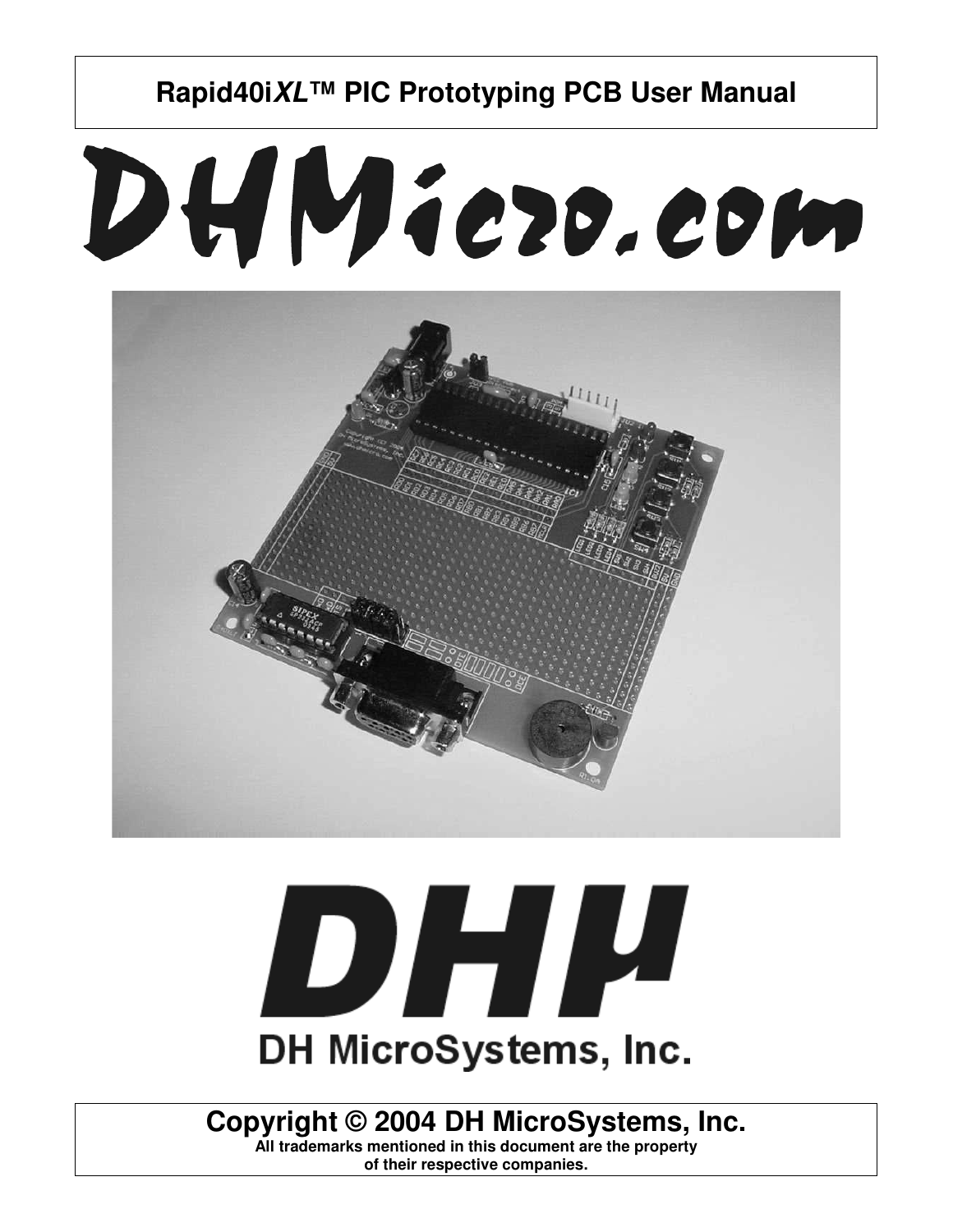# **Description**

This is a PCB designed to facilitate the rapid prototyping of a device based on a 40 pin Microchip PIC microcontroller.

To allow users to focus on their application, we take care of key housekeeping tasks associated with a microcontroller-based device. To this end, our PCB features several power supply options, a 40 pin footprint for the microcontroller, and several oscillator options.

Users can construct their application circuit in our generous a generous prototyping area with space available for several IC's and /or numerous discrete components.

Like our Rapid40i prototyping board, the Rapid40iXL board has common I/O components; it has the same 4 push buttons, 4 LEDs, and a buzzer. It also has a RS232 interface that can be jumper configured for DCE configuration for attachment to a PC, or as DTE for attachment to another prototyping board (no null modem cables required). See last page of this document for detailed serial interface information.

This board is constructed as a 2-layer throughhole board with clearly marked components on its silkscreen layer, and ample space between components so population of the board can be done by anyone with basic soldering skills.

# **Additional Resources**

Numerous sources of information are available for both beginning and advanced users.

Microchip Technology Inc. manufactures the PIC microcontroller line. Their website can be found at **www.microchip.com**. It contains datasheets for all of their microcontrollers, app-notes, and code samples for a variety of applications.

Another excellent on-line resource for Microchip PIC development is the Piclist at **www.piclist.com**. It contains project info, code examples, and links to PIC related sites.

Beginner users might also consider the books published by Square 1 Electronics. They can be found at **www.sq-1.com**.

This list is by no means comprehensive. Many other excellent websites and publications are available and this list is only intended as a starting point for the beginner.

# **Features**

### **General:**

- Overall board dimensions 4.00" x 4.00".
- PCB is a 2-layer board with solder masks on both sides and a silk screen graphic.
- 36 x 14 pin prototyping area (504 pins total).
- Power and GND bus lines run the length of the prototyping area on both sides .
- All 33 microcontroller port pins and ~MCLR pin brought out to a clearly labeled strip along the top of the prototyping area.
- ICSP header.
- 4 corner mounting holes.

### **Microprocessor:**

- Compatible with all MicroChip PIC 40 pin DIP packaged microprocessors.
- PIC16C64, 65, 662, 67, 74, 765, 77, 774, 620, PIC16F74, 77, 871, 874, 877, PIC18C442, 452, PIC18F442, 452, 448, 458 (and others).

### **Oscillator Options:**

- Crystal or ceramic resonator with external capacitors (DC-20MHz).
- Ceramic resonator with internal capacitors (DC-20MHz).
- RC oscillator.

### **Power Supply Options:**

- Footprints provided for either TO-92 or TO-220 voltage regulators.
- Footprint provided for DC power receptacle.
- Power-on LED.

### **User I/O Options:**

- 4 push buttons.
- 4 LEDs.
- Piezo buzzer
- RS232 interface.

# **Requirements**

In order to assemble and use this board, a user needs to have basic electronic tools and some skill in their usage, and an 40 pin PIC microcontroller and the tools required to write code and program the executable file onto the controller. Additionally, if this board was purchased as a bare PCB, then a number of discrete components are also required to stock it.

**Copyright © 2004 DH MicroSystems, Inc. All trademarks mentioned in this document are the property of their respective companies.**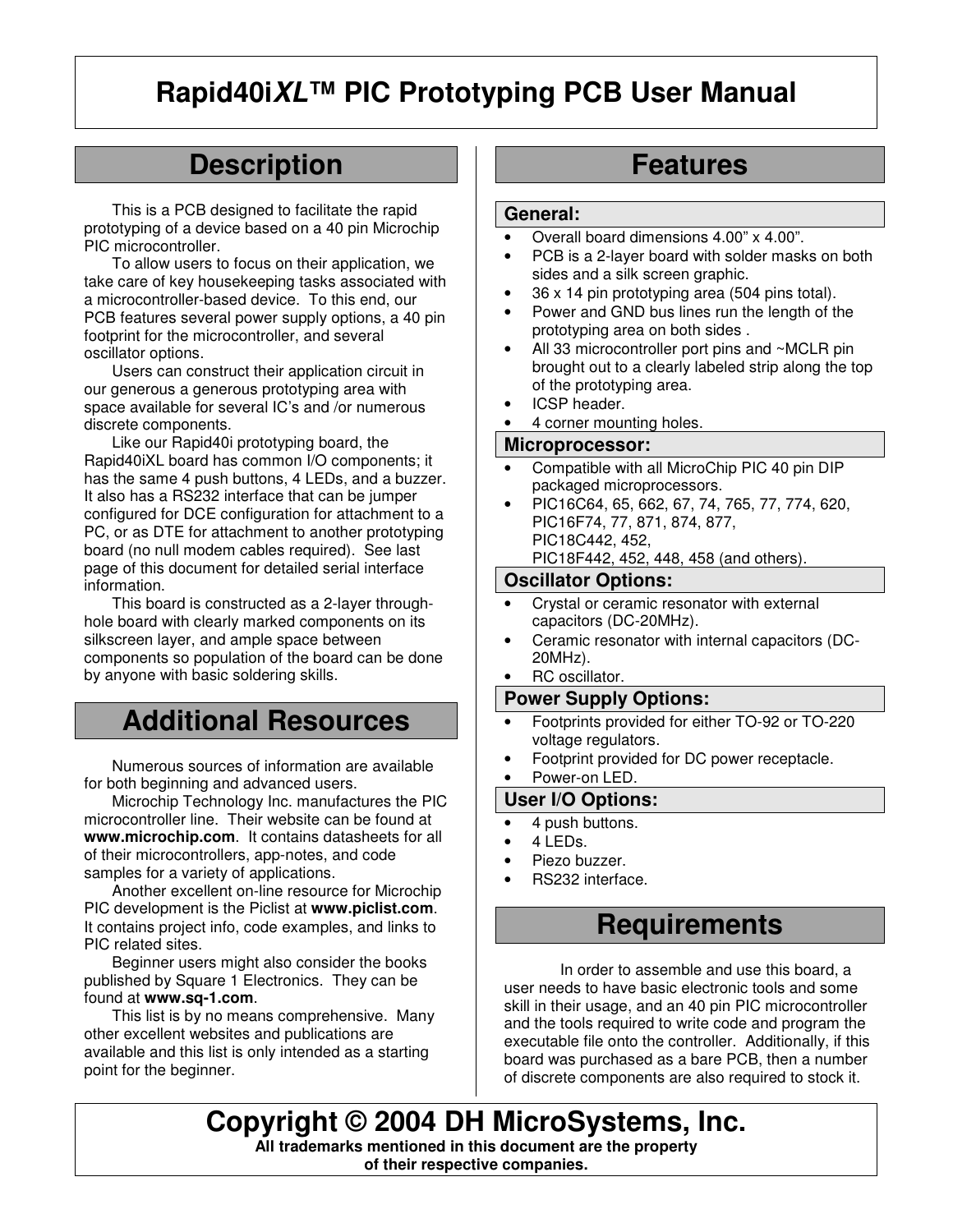



# **Construction**

### **Partlist:**

If you purchased this as a kit, then it included the following components:

- Printed circuit board
- IC1-40 pin socket
- X1-4MHz ceramic resonator
- VREG1-78L05 voltage regulator (TO-92)
- DC power JU1-ICSP header
- JU2-ICSP header
- JU3-Jumper block with shorting jumper
- C1-47uF electrolytic capacitor
- C2, C4, C5,C8, C9, & C15-0.1uF capacitors

D2<br>1N4148

 $\bigcap_{0.14}$ 

- R1-470 Ohm, 1/8W, resistor
- R3-10k Ohm, 1/8W, resistor
- D1-Green LED
- D2-1N4148 diode

**Copyright © 2004 DH MicroSystems, Inc.**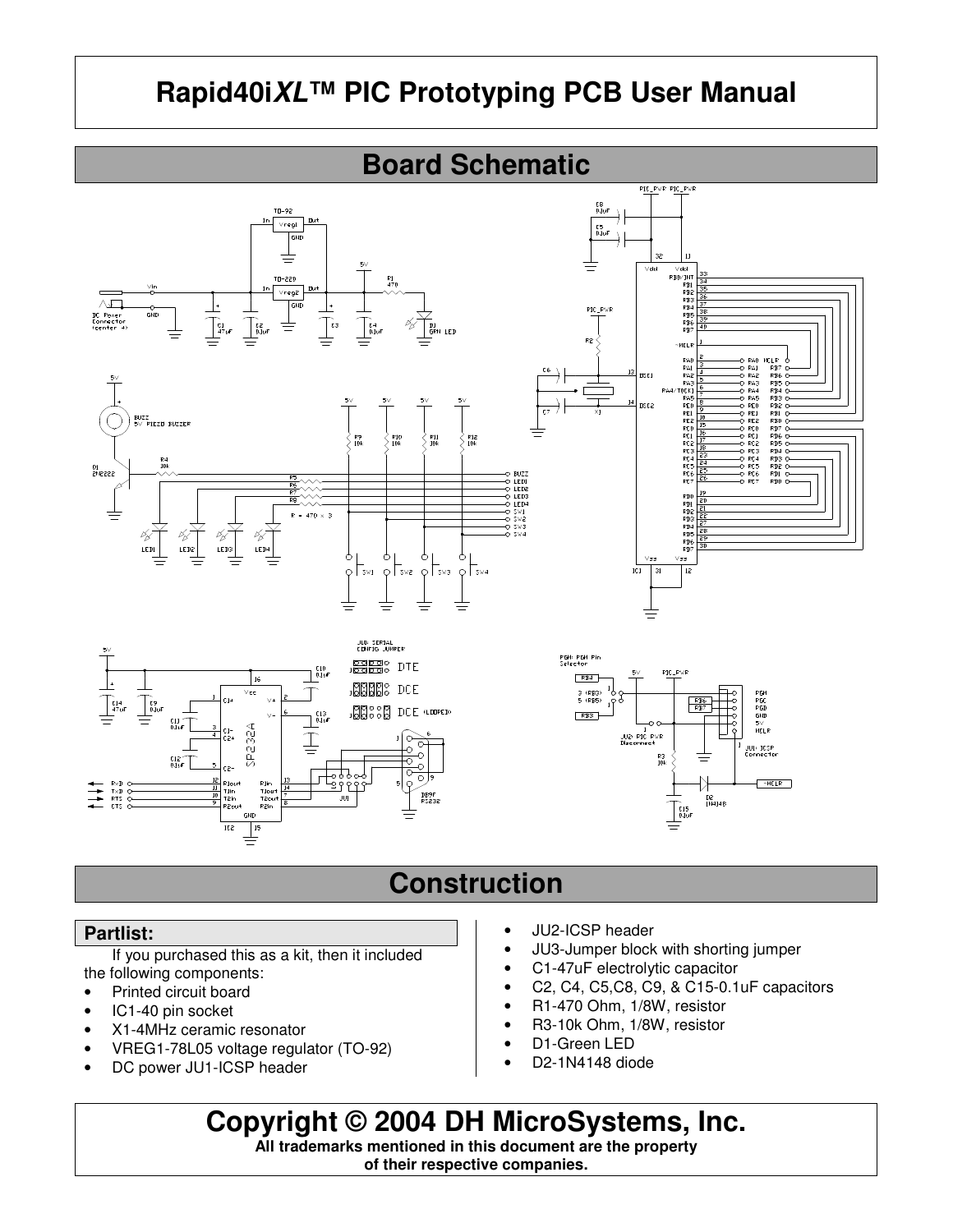# **Construction (Cont.)**

### **Partlist (cont.):**

If it was purchased as a kit including parts to complete the user I/O circuitry then it also included:

- SW1 SW4-tactile push-button switches
- LED1 LED2-red  $(x2)$  and yellow  $(x2)$  LEDs
- BUZZ-5V piezo buzzer
- Q1-2N2222 (TO-92) NPN transistor
- R4, & R9 R12-10k Ohm, 1/8W, resistors
- R5 R8-470 Ohm, 1/8W, resistors

If purchased as a kit including parts to complete the RS232 interface then it also includes:

- IC2-232 driver IC and 16 pin socket
- DB9F connector
- JU1-2x5 pin header & 4 shorting jumpers
- C9 to C13-0.1uF capacitors
- C14-47uF electrolytic capacitor

Note: parts are *not* provided to fill all PCB footprints. The user should stock the board appropriately according to the requirements of any particular design (see construction options discussed below).

### **Microcontroller Options:**

This board will support any 40 pin DIP packaged Microchip PIC microcontroller. The pin descriptions depicted in the schematic on the previous page and on our PCBs represent only basic port definitions for each pin. Refer to the Microchip datasheet for all the features and alternate pin definitions for the microcontroller that you select for use.

 R3, C8, and D2 are attached to the ~MCLR pin (D2 is added for ICSP compatibility). These components can be omitted and a new reset circuit can be constructed in the prototyping area per instructions found in the Microchip datasheet for your microcontroller.

### **ICSP:**

 Note: refer to Microchip datasheets and appnotes for information on the isolation of ICSP related pins.

 ICSP signals are available on JU2 (refer to the schematic for pin signal assignments). Depending on what PIC is selected for use the **PGM** pin may be RB3 or RB5; to configure for either short *either* (not both) position **3** or **5** on the jumper labeled **PGM** with a short length of component lead left over from the construction of this board. Refer to the Microchip

datasheet for the PIC you select for the assignment of the PGM pin.

 JU3 isolates the PIC from the boards power supply; it should be disconnected when the prototyping board is attached to an ICSP programmer. This jumper eliminates the possibility of excessive loading of the ICSP programmer by other board components or by the users application circuitry. Re-jumper JU3 when the ICSP programmer is disconnected and the board is to be powered via the onboard power supply.

 If you are not planning on using an ICSP programmer JU2 can be omitted, JU3 can just be permanently shorted with a bit of component lead, and D2 can be replaced with another bit of component lead.

### **Oscillator Options:**

 Several oscillator options are available with this board: ceramic resonator, crystal oscillator, and RC oscillator (kits ship with a 4MHZ ceramic resonator). Pertinent oscillator parts are R2, C6, C7, and X1. Select these components per instructions found in Microchip datasheets for the microcontroller that you select for use.

### **Power Supply Options:**

 This board will support several different voltage regulators in both TO-92 and TO-220 packages (kits ship with a TO-92 78L05) Note: install only one voltage regulator when assembling your board.

 Keep in mind the current requirements of your circuitry plus the microcontroller when you are selecting an appropriate voltage regulator.

 Depending on the requirements for the regulator you select, C1, C2, C3, and C4 may or may not be required and their values will vary. Refer to the manufacturers datasheet for your regulator you select for recommendations.

 A wall adapter can provide power when the DC power receptacle is installed. A 2.1mm ID, 5MM OD DC power plug with a positive center conductor is required. A bench supply can also be used; in this case omit the power receptacle and solder in red and black wires to the pins labeled **Vin** and GND respectively. Voltage should be 7.5-12VDC.

 A power-on LED may be installed by stocking R1 and D1 (a green LED).

**Copyright © 2004 DH MicroSystems, Inc. All trademarks mentioned in this document are the property of their respective companies.**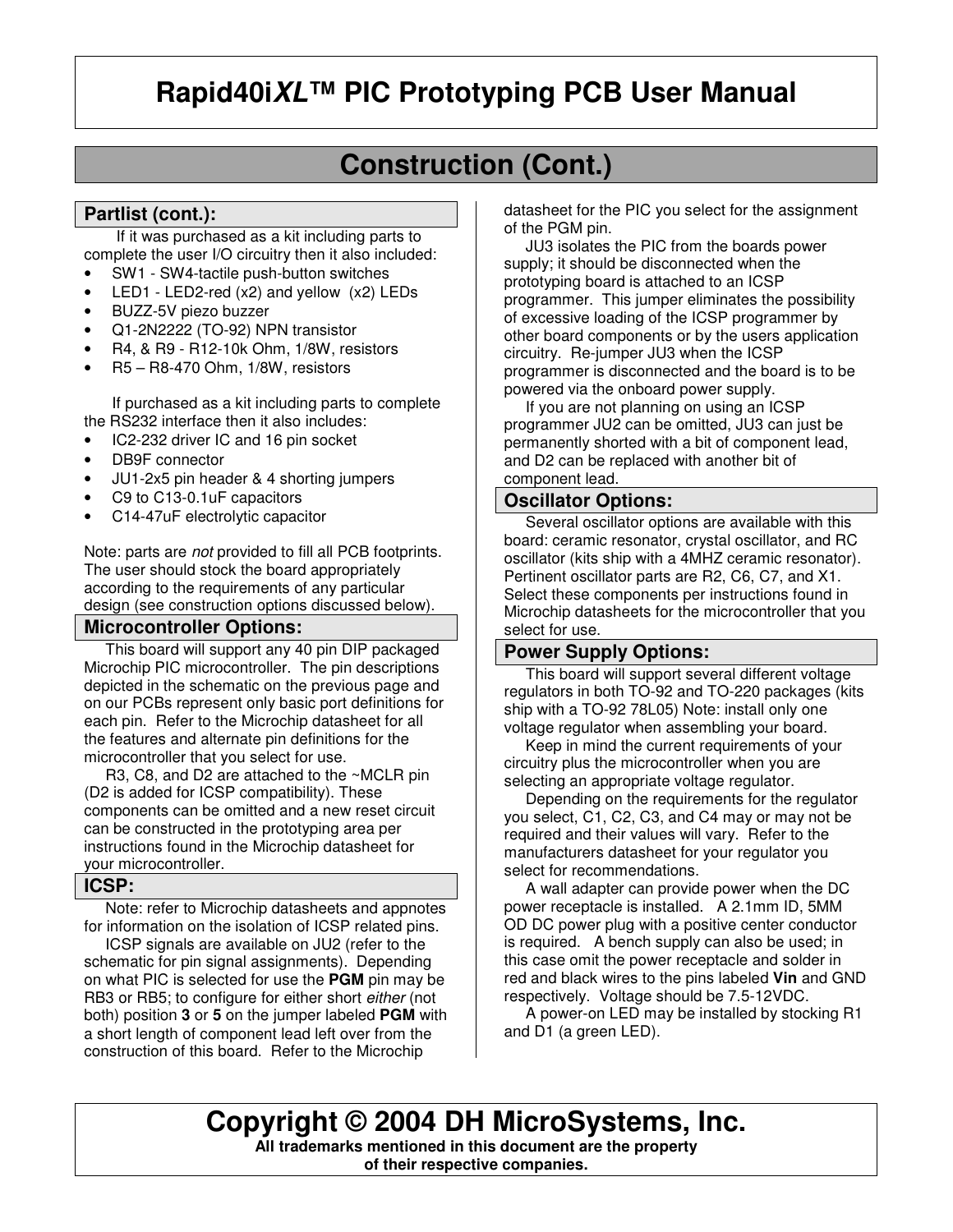# **Construction (Cont.)**

### **232 Interface Options:**

 This board offers a jumper-configurable 232 interface to allow the user to connect it to a PC or to another similarly equipped prototyping board. Details regarding configuring this board as DTE or DCE can be found below.

### **Assembly:**

 Stock parts in their appropriate locations, paying attention to proper component alignment. Solder components to the PCB with a low wattage soldering iron. Lastly, trim off excess leads and clean off flux residue (if required) with an appropriate solvent.

 Construct your own circuitry in the open prototyping area. Microcontroller pins are accessed through the labeled strip of pins at the top of the proto area; I/O components are accessed through the labeled pins at the bottom. 5V and GND for your circuit is available on both left and right sides of the proto area in labeled strips.

# **232 Serial Interface Configuration**



### **232 Interface Notes:**

 Note: the arrows in the above figure denote the signal direction between the processor and the DB9 connector. For example, the arrow on the TxD line shows it going to the DB9F connector from the processor; the arrow on the RxD line shows it going to the processor from the DB9F connector.

### **JU1 Jumper Settings:**

 **DTE**: Setting the JU1 jumpers as shown in the left figure above setups the DB9 in a DTE configuration. This configuration can be used to connect to another prototyping board configured as DCE. Note: while this configuration is labeled DTE, obviously the gender of the DB9 connector is not male. However, if one attaches a DB9M to DB9M straight-through wired serial cable to the DB9Fconnector on the PCB, then the signals and

gender on the opposite end of the serial cable is appropriate for DTE and can be plugged directly into a DCE configured board.

 **DCE**: Setting the JU1 jumpers as shown in the center figure above setups the DB9 in a DCE configuration. This configuration can be used to connect to a PC serial port or another prototyping board configured as DTE. To connect to a PC use a straight-through wired DB9M to DB9F serial cable.

 Both of the first examples have active RTS & CTS signals for half-duplex operation. The last figure above is DCE which is fully handshake looped (RTS and CTS lines are now shorted together). This configuration can be used for full-duplex serial communication with a PC; a similar arrangement can be used in the first DTE configuration.

# **Copyright © 2004 DH MicroSystems, Inc.**